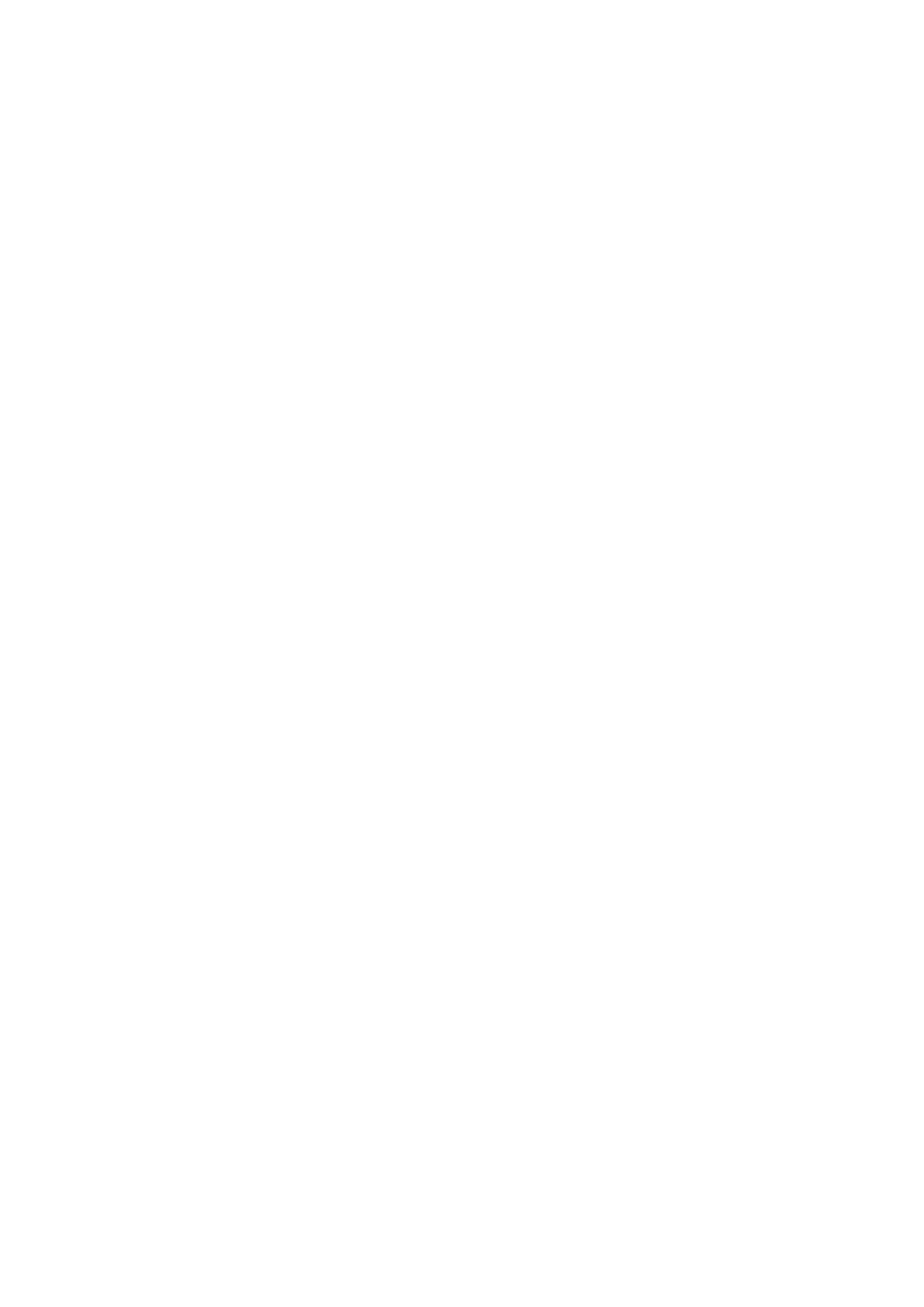# **Addendum to Description of Services for Building and Planning, 2012 - 8.4 Digital Design**

Overview of the position of the addendum in the project agreement document.



Description of Services 2012, Standard services **Addendum to Description of Services, chapter 8.4 Digital Design** 

| Foreningen af<br>$\sum_{m=1}^{N}$<br>Rådgivende Ingeniører                 |                                                  |   | DROSKE<br><b>ARKITEKT</b><br>VIRKSOMHEDER |  |                                                                                          |  |                                                    |
|----------------------------------------------------------------------------|--------------------------------------------------|---|-------------------------------------------|--|------------------------------------------------------------------------------------------|--|----------------------------------------------------|
| Afsnit if, vdelsesbeskrivelser for<br><b>Byggeri og Planlægning</b> , 2012 |                                                  | Į |                                           |  | $\begin{array}{c} \begin{array}{c} \begin{array}{c} \end{array} \end{array} \end{array}$ |  | Ændringer og tilføjelser til<br>vdekesbeskrivelsen |
|                                                                            | 7.1.3 VVM-redepatelse                            |   |                                           |  |                                                                                          |  |                                                    |
|                                                                            | 7.1.4 Andre opgaver                              |   |                                           |  |                                                                                          |  |                                                    |
| 8.                                                                         | Andre ydelser                                    |   |                                           |  |                                                                                          |  |                                                    |
| $\overline{\mathbf{x}}$ <sub>1</sub>                                       | Klassifikation                                   |   |                                           |  |                                                                                          |  |                                                    |
|                                                                            | 8.2 Digital kommunikation                        |   |                                           |  |                                                                                          |  |                                                    |
|                                                                            | 8.3 Etablering af kommunikationsplat-            |   |                                           |  |                                                                                          |  |                                                    |
|                                                                            | form                                             |   |                                           |  |                                                                                          |  |                                                    |
| \$4                                                                        | Digital projektering                             |   |                                           |  |                                                                                          |  |                                                    |
| 85                                                                         | Digitalt udbud og tilbud                         |   |                                           |  |                                                                                          |  |                                                    |
| 8.6                                                                        | Mengdefortemelse                                 |   |                                           |  |                                                                                          |  |                                                    |
| 87                                                                         | Digital aflevering                               |   |                                           |  |                                                                                          |  |                                                    |
| 8.8                                                                        | Vurdering af byggegunde                          |   |                                           |  |                                                                                          |  |                                                    |
| 8.9                                                                        | Registrering of eksisterende for-<br>hold        |   |                                           |  |                                                                                          |  |                                                    |
|                                                                            | 8.10 Disitalisering af eksisterende for-<br>hold |   |                                           |  |                                                                                          |  |                                                    |
|                                                                            | 8.11 Geotekniske undersogelser                   |   |                                           |  |                                                                                          |  |                                                    |
|                                                                            | 8.12 Milioundersopelser                          |   |                                           |  |                                                                                          |  |                                                    |
|                                                                            | 8.13 Officielle forretninger                     |   |                                           |  |                                                                                          |  |                                                    |
|                                                                            | 8.14 Risikosnalvser                              |   |                                           |  |                                                                                          |  |                                                    |
|                                                                            | 8.15 Okonomiske analyser                         |   |                                           |  |                                                                                          |  |                                                    |
|                                                                            | 8.16 Forsikringer                                |   |                                           |  |                                                                                          |  |                                                    |
|                                                                            | 8.17 Processedelse/processadgivning              |   |                                           |  |                                                                                          |  |                                                    |
|                                                                            | 8.18 Særlige visualiseringer                     |   |                                           |  |                                                                                          |  |                                                    |
|                                                                            | 8.19 Opmaling af udført arbeide                  |   |                                           |  |                                                                                          |  |                                                    |
|                                                                            | 8.20 "Som udfort"                                |   |                                           |  |                                                                                          |  |                                                    |
|                                                                            | 8.21 Opfyldelse af særlige myndig-<br>heddray    |   |                                           |  |                                                                                          |  |                                                    |
|                                                                            | \$22 Brand                                       |   |                                           |  |                                                                                          |  |                                                    |
|                                                                            | 8.23 Energibehov                                 |   |                                           |  |                                                                                          |  |                                                    |
|                                                                            | $\overline{\cdots}$                              |   |                                           |  |                                                                                          |  |                                                    |

check list including references and clarifications (FRI/DANSKE ARK)



May be supplemented by Delivery specification (bips)

#### **Technical planning (not services)**

To be **prepared** and maintained in the project for the purpose of detailed planning and organisation of the design.

Different suppliers, often the consultant's own systems.

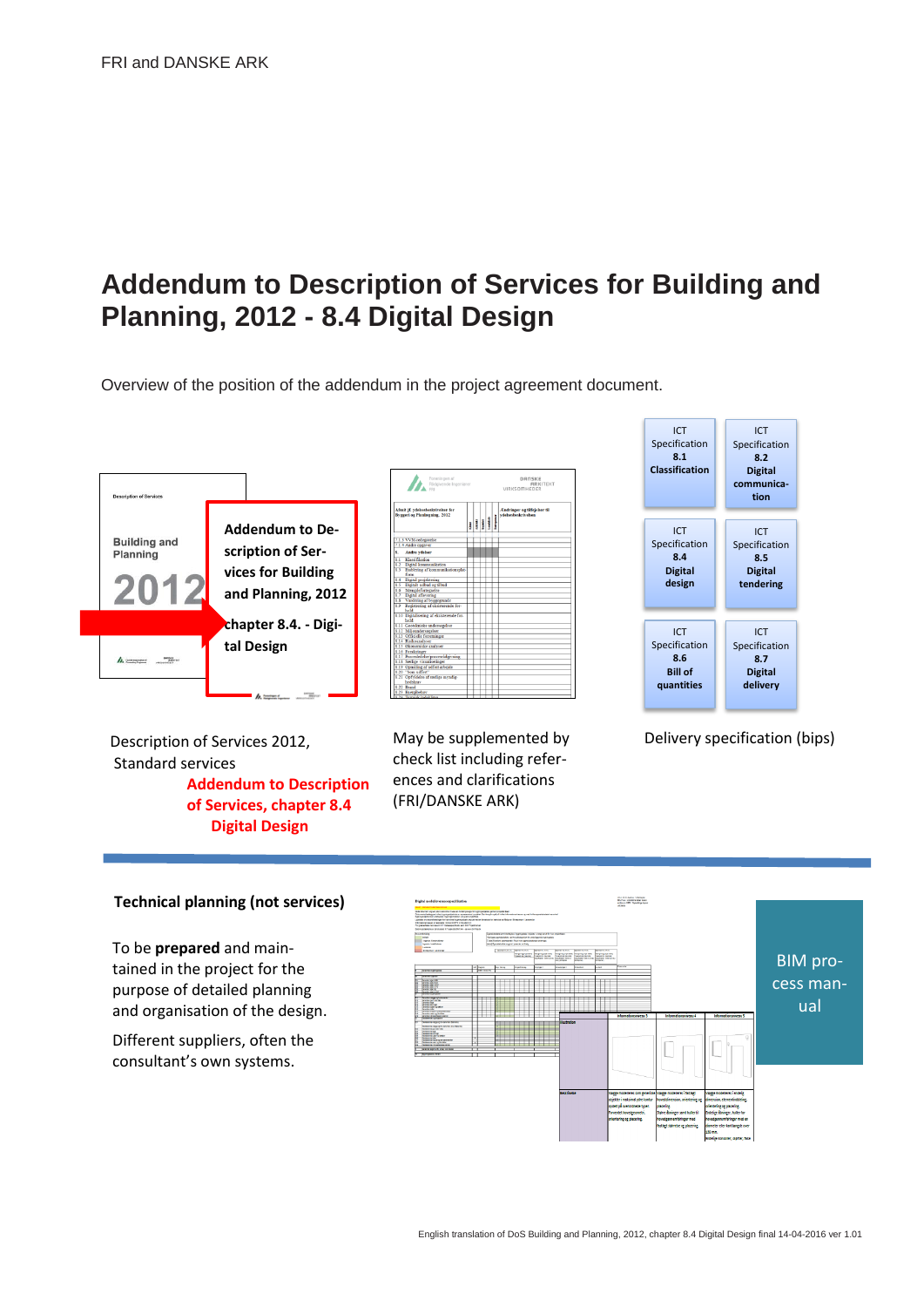This description of services for Digital Design is an addendum to DANSKE ARK's and FRI's Description of Services 2012 for Building and Planning, 2012 (DoS 2012).

The addendum combines chapter 3 "Design phase consultancy" of the description of services with chapter 8.4 "Digital Design" using building models and, for building and discipline models, states the extent of the digital project documentation for the individual phases. The left column of the guideline includes the exact wording of chapter 3 in the description of services. The right column describes the deliverables which are common with chapter 8.4. Digital Design.

The description of services describes only the extent of the digital project documentation for project implementation under DoS 2012.

Other chapter 8 services with ICT contents (Classification, Digital communication, Establishment of communication platform, Digital tendering, tendering, Bill of quantities and Digital delivery) are not covered by the addendum to the description of services.

The Description of Services for Digital Design is used together with DoS 2012 in connection with an agreement concluded between client and consultant.

In the addendum, the term "Digital project documentation" means 3D building models used to support the project drawing production for main drawings and layout drawings and for area and space extraction and as a basis for interdisciplinary collision and consistency control in respect of disciplines and phases.

All parties are responsible for their own building models and for ensuring that these are wellstructured and mutually coordinated and that they include objects with properties enabling sorting, filtering and extraction in respect of the deliverables of the phases.

In order to clarify and support the digital cooperation between the project parties during the design phase, a process description and a technical specification must be prepared at project start-up, describing the cooperation between disciplines and phases with specification of processes and building parts using, for example, objects, geometry and properties.

It is assumed that the project parties use their own software. If the client wants other software, this must be handled separately.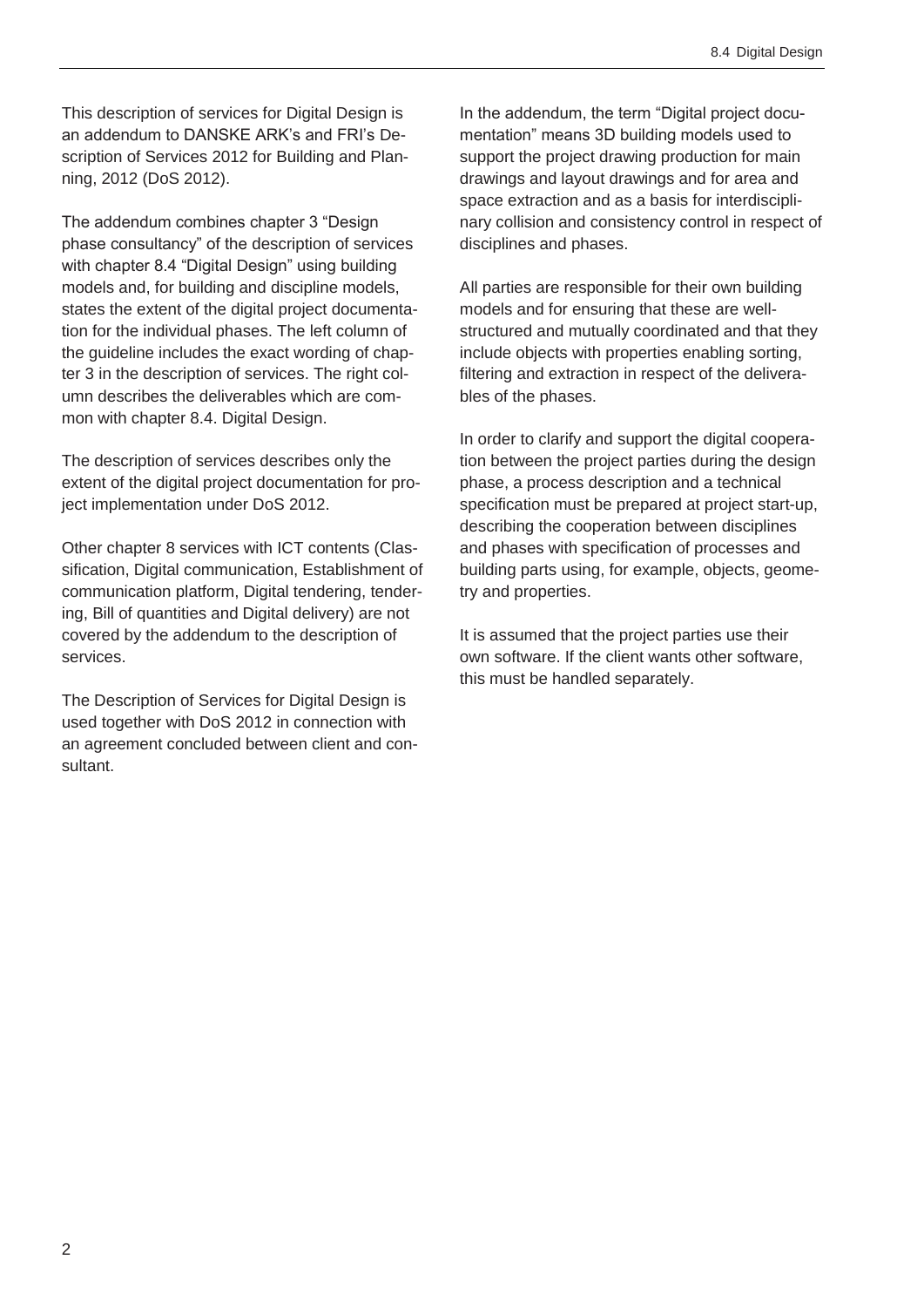# **3. Design phase consultancy**

3.1 Outline proposal

3.2 Project proposal

3.3 Preliminary project (regulatory project)

3.4 Main project

3.5 Project follow-up

# **Glossary**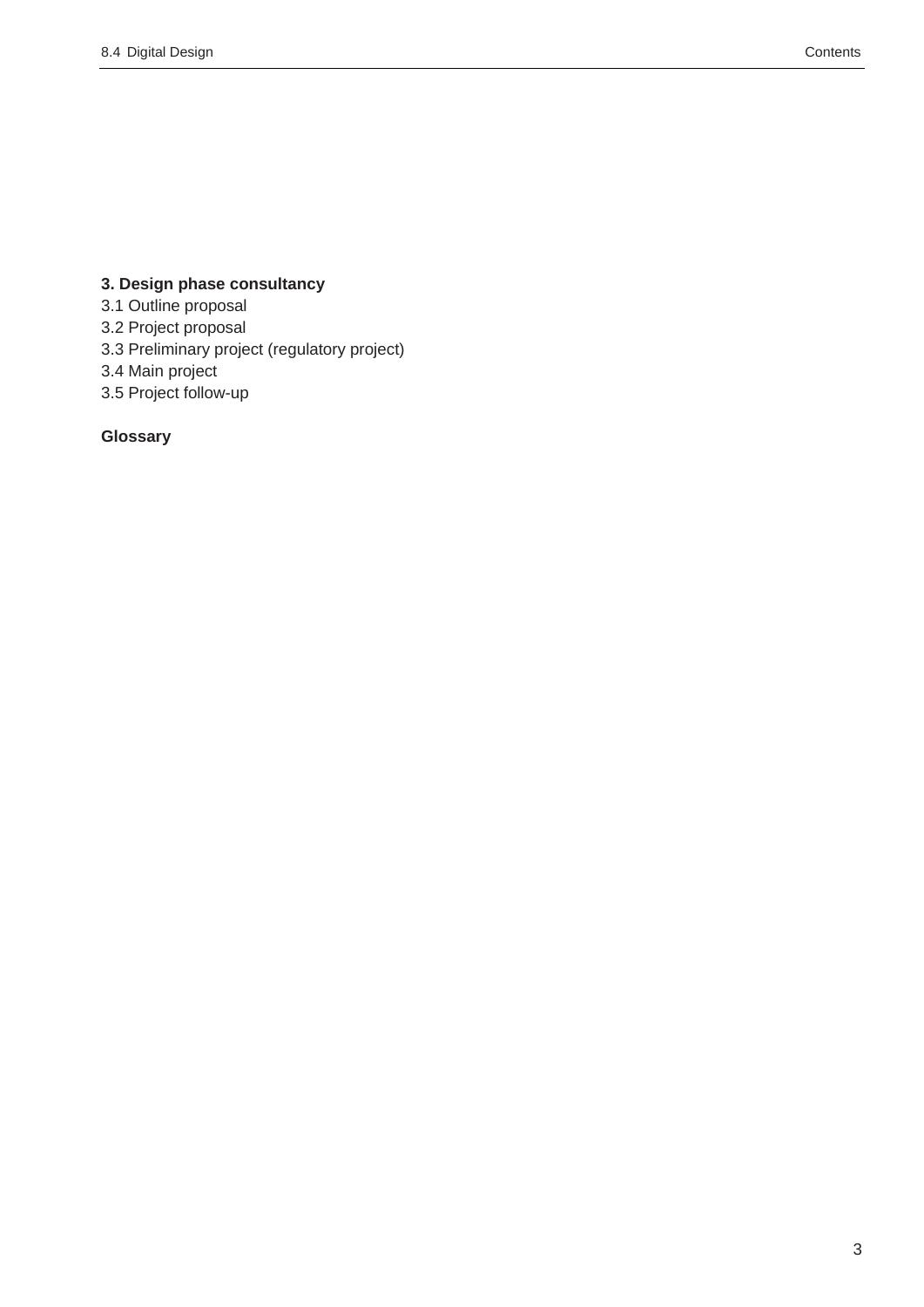# **3. Design phase consultancy**

#### **3.1 OUTLINE PROPOSAL**

| <b>DoS</b><br><b>References</b> | <b>DoS 2012</b><br><b>Project documentation</b>                                                                                                                                                                                                                                                                                                                                                                                         | 8.4 Digital project documentation                                                                                                                                                                                                                                                                 |
|---------------------------------|-----------------------------------------------------------------------------------------------------------------------------------------------------------------------------------------------------------------------------------------------------------------------------------------------------------------------------------------------------------------------------------------------------------------------------------------|---------------------------------------------------------------------------------------------------------------------------------------------------------------------------------------------------------------------------------------------------------------------------------------------------|
| Paragraph<br>3.1.2              | <b>Architect:</b>                                                                                                                                                                                                                                                                                                                                                                                                                       | Discipline model:                                                                                                                                                                                                                                                                                 |
|                                 | - a description of the proposal, the archi-<br>tectural concept, functions and sustaina-<br>bility, including architectural reflections on<br>design and MEP principles<br>- proposals for the general choice of ma-<br>terials<br>- a site plan/layout plan showing the rela-<br>tive location of buildings (scale 1:500/<br>1:1000<br>- plan and elevation drawings (scale<br>1:200/1:500)<br>- a report on floorage and plot ratios. | - selected facades, roofs, suspended<br>upper floors, columns and walls with<br>doors and windows, which describe the<br>main geometry and programmed princi-<br>ples of the overall proposal<br>- programmed rooms and their net areas<br>as well as the gross and net areas of the<br>building. |
| Paragraph<br>3.1.2              | Landscape architect:                                                                                                                                                                                                                                                                                                                                                                                                                    | Discipline model:                                                                                                                                                                                                                                                                                 |
|                                 | - a description of the proposal, including<br>preliminary studies and analyses under-<br>taken, a description of site area topogra-<br>phy, accessibility, climate, plants and<br>trees, soil and designation of utilisation of<br>open spaces, if any                                                                                                                                                                                  | - selected terrain, paving and plants and<br>trees, which describe the overall planning<br>and principles of selected terrain adjust-<br>ment.                                                                                                                                                    |
|                                 | - proposals for the general choice of ma-<br>terials and vegetation                                                                                                                                                                                                                                                                                                                                                                     |                                                                                                                                                                                                                                                                                                   |
|                                 | - plan drawings (scale 1:500/1:1000) giv-<br>ing an overall impression of the site.                                                                                                                                                                                                                                                                                                                                                     |                                                                                                                                                                                                                                                                                                   |
| Paragraph<br>3.1.2              | <b>Engineer - structures:</b>                                                                                                                                                                                                                                                                                                                                                                                                           | <b>Discipline model:</b>                                                                                                                                                                                                                                                                          |
|                                 | - a description and sketches of design<br>principles and main structural systems.                                                                                                                                                                                                                                                                                                                                                       | - selected wall structures, slab structures,<br>roof structures, columns and beams<br>which are important for the overall space<br>allocation, to the extent it is necessary to<br>supplement the contents of the architect<br>model.                                                             |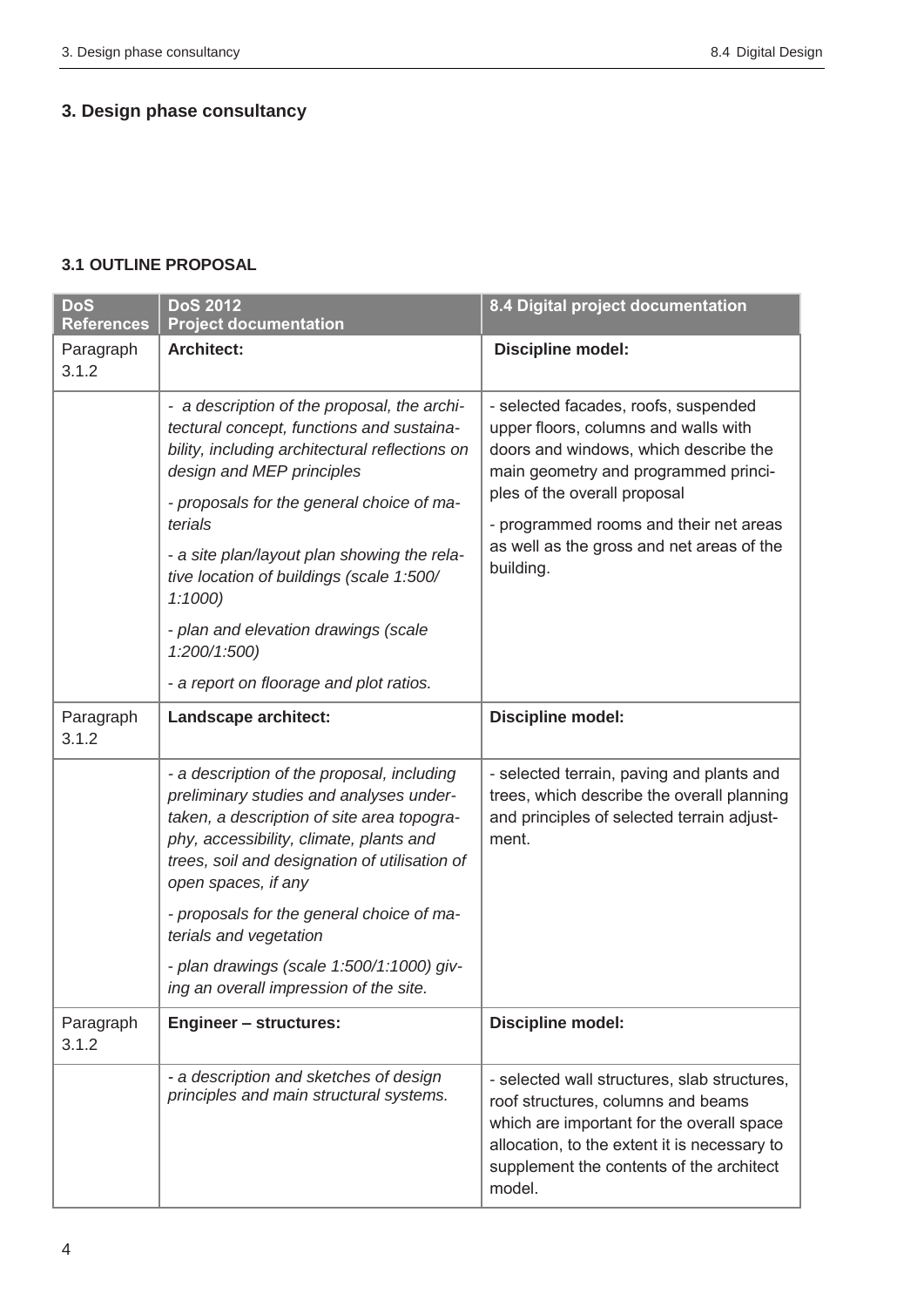| Paragraph<br>3.1.2 | Engineer - plumbing, heating and ven-<br>tilation systems:                                                                                                                   | <b>Discipline model:</b>                                                                                                                                            |
|--------------------|------------------------------------------------------------------------------------------------------------------------------------------------------------------------------|---------------------------------------------------------------------------------------------------------------------------------------------------------------------|
|                    | - a description and sketches of the extent<br>and design of systems, an assessment of<br>capacities, main supply principles, tech-<br>nical rooms and wiring/piping systems. | - volumes of selected supply facilities and<br>main pipe routings, which describe the<br>expected space allocation in technical<br>plant rooms and equipment areas  |
|                    |                                                                                                                                                                              | - volumes of selected horizontal and ver-<br>tical main pipe routings, which describe<br>the principles of the overall space alloca-<br>tion.                       |
| Paragraph<br>3.1.2 | <b>Engineer - electrical works:</b>                                                                                                                                          | Discipline model:                                                                                                                                                   |
|                    | - a description and sketches of the extent<br>and design of systems, an assessment of<br>capacities, main supply principles, tech-<br>nical rooms and wiring/piping systems. | - volumes of selected supply facilities and<br>main cable routings, which describe the<br>expected space allocation in technical<br>plant rooms and equipment areas |
|                    |                                                                                                                                                                              | - volumes of selected horizontal and ver-<br>tical main cable routings, which describe<br>the principles of the overall space alloca-<br>tion.                      |

# **3.2 PROJECT PROPOSAL**

| Paragraph<br><b>Architect:</b><br><b>Discipline model:</b>                                                                                                                                                                                                                                                                                                                                                                                                                                                                                                                                                                                                                                                                                                                                                                                                                 |  |
|----------------------------------------------------------------------------------------------------------------------------------------------------------------------------------------------------------------------------------------------------------------------------------------------------------------------------------------------------------------------------------------------------------------------------------------------------------------------------------------------------------------------------------------------------------------------------------------------------------------------------------------------------------------------------------------------------------------------------------------------------------------------------------------------------------------------------------------------------------------------------|--|
| 3.2.2                                                                                                                                                                                                                                                                                                                                                                                                                                                                                                                                                                                                                                                                                                                                                                                                                                                                      |  |
| - a description, including a description of<br>- established main geometry for facades,<br>the overall architectural approach and<br>roof, walls, suspended upper floors,<br>substantiated choice of structures and<br>doors, windows, floors, ceilings, staircas-<br>es, installation and lift shafts, sanitary<br>materials<br>installations and fixtures, which describe<br>- ground plan (scale 1:200/1:500)<br>the overall proposal<br>- levels, sections and elevations (scale<br>- expected main geometry of complemen-<br>1:100/1:200) and any detail sections on a<br>tary building parts<br>larger scale<br>- furniture to the extent that covers gen-<br>- basic furniture layout plans<br>eral furnishing<br>- a report on floorage and a calculation of<br>- rooms and their net areas as well as the<br>plot ratios.<br>gross and net areas of the building. |  |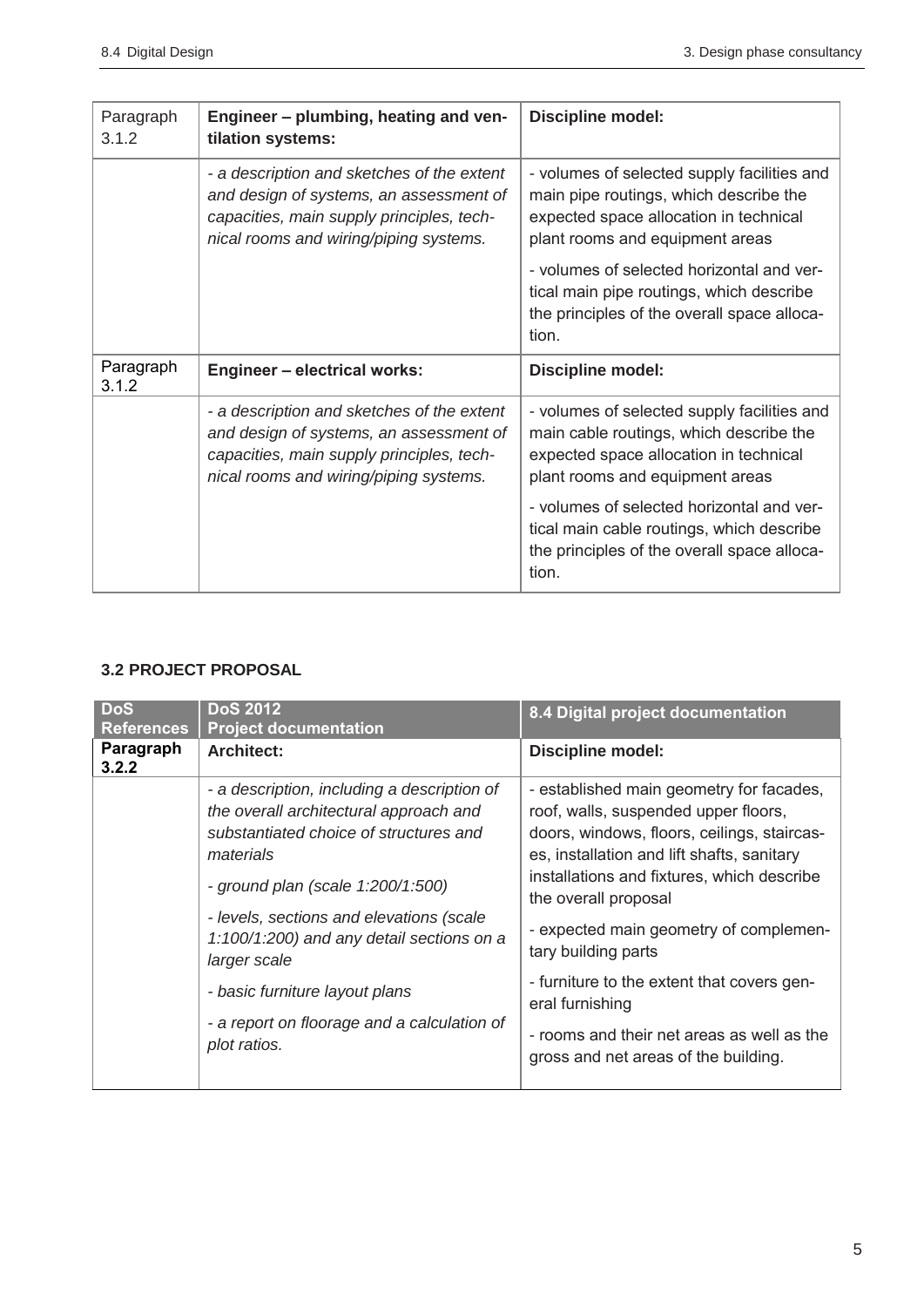| Paragraph<br>3.2.2 | Landscape architect:                                                                                                                                                                                                                                                                                                                                                                                                                                                                                                            | Discipline model:                                                                                                                                                                                                                                                                                                                                                                                                                                                                                                       |
|--------------------|---------------------------------------------------------------------------------------------------------------------------------------------------------------------------------------------------------------------------------------------------------------------------------------------------------------------------------------------------------------------------------------------------------------------------------------------------------------------------------------------------------------------------------|-------------------------------------------------------------------------------------------------------------------------------------------------------------------------------------------------------------------------------------------------------------------------------------------------------------------------------------------------------------------------------------------------------------------------------------------------------------------------------------------------------------------------|
|                    | - a description of the site's main charac-<br>teristics and data<br>- a description of important parts and<br>components                                                                                                                                                                                                                                                                                                                                                                                                        | - established main geometry of paving<br>and plants and trees as well as principles<br>of terrain adjustment, which describe the<br>overall proposal                                                                                                                                                                                                                                                                                                                                                                    |
|                    | - plan drawings (scale 1:200/1:500) as<br>well as sections, describing the extent<br>and nature of planned and existing sites<br>seen in relation to buildings                                                                                                                                                                                                                                                                                                                                                                  | - general location of equipment and fix-<br>tures in terrain.                                                                                                                                                                                                                                                                                                                                                                                                                                                           |
|                    | - a description of surfaces, plants and<br>trees, ground structures and equipment,<br>and all main levels and material earth-<br>works must also be specified                                                                                                                                                                                                                                                                                                                                                                   |                                                                                                                                                                                                                                                                                                                                                                                                                                                                                                                         |
|                    | - an account of open spaces.                                                                                                                                                                                                                                                                                                                                                                                                                                                                                                    |                                                                                                                                                                                                                                                                                                                                                                                                                                                                                                                         |
| Paragraph<br>3.2.2 | <b>Engineer - structures:</b>                                                                                                                                                                                                                                                                                                                                                                                                                                                                                                   | Discipline model:                                                                                                                                                                                                                                                                                                                                                                                                                                                                                                       |
| Paragraph          | - a description of main design principles,<br>calculations of estimates, a description of<br>the main structural system and governing<br>load scenarios<br>- any noise and acoustic calculations with<br>a view to complying with Danish building<br>regulations<br>- structural plans and sections (scale<br>1:100/1:200) as well as typical building<br>components and critical details<br>- assessment of openings required for<br>building services<br>- a report on ground works.<br>Engineer - plumbing, heating and ven- | - established main geometry of the load-<br>bearing structure of the building in the<br>form of foundation structures, roof struc-<br>tures, wall structures, slab structures,<br>columns and beams, which describe the<br>structural principles of the overall pro-<br>posal<br>- the building parts include important<br>openings and holes for the functionality<br>and space allocation of the building such<br>as doors, windows and penetrations for<br>main routings for building services.<br>Discipline model: |
| 3.2.2              | tilation systems:                                                                                                                                                                                                                                                                                                                                                                                                                                                                                                               |                                                                                                                                                                                                                                                                                                                                                                                                                                                                                                                         |
|                    | - a description of the extent, design and<br>main components of such systems<br>- layout plans indicating the location of                                                                                                                                                                                                                                                                                                                                                                                                       | - established routing principles and<br>branches as well as main space-<br>consuming components in plant rooms<br>and technical areas                                                                                                                                                                                                                                                                                                                                                                                   |
|                    | building services (scale 1:100/1:200),<br>schematic sections of building services<br>and the main layout of technical plant<br>rooms, as well as schematic diagrams                                                                                                                                                                                                                                                                                                                                                             | - established horizontal and vertical main<br>pipe routings in the expected dimensions<br>including insulation for space allocation                                                                                                                                                                                                                                                                                                                                                                                     |
|                    | - schematic diagrams for wiring/piping<br>systems, including important openings                                                                                                                                                                                                                                                                                                                                                                                                                                                 | - established routing principles and<br>branches for selected areas                                                                                                                                                                                                                                                                                                                                                                                                                                                     |
|                    | through structures.                                                                                                                                                                                                                                                                                                                                                                                                                                                                                                             | - established main geometry of space-<br>consuming components in selected<br>rooms.                                                                                                                                                                                                                                                                                                                                                                                                                                     |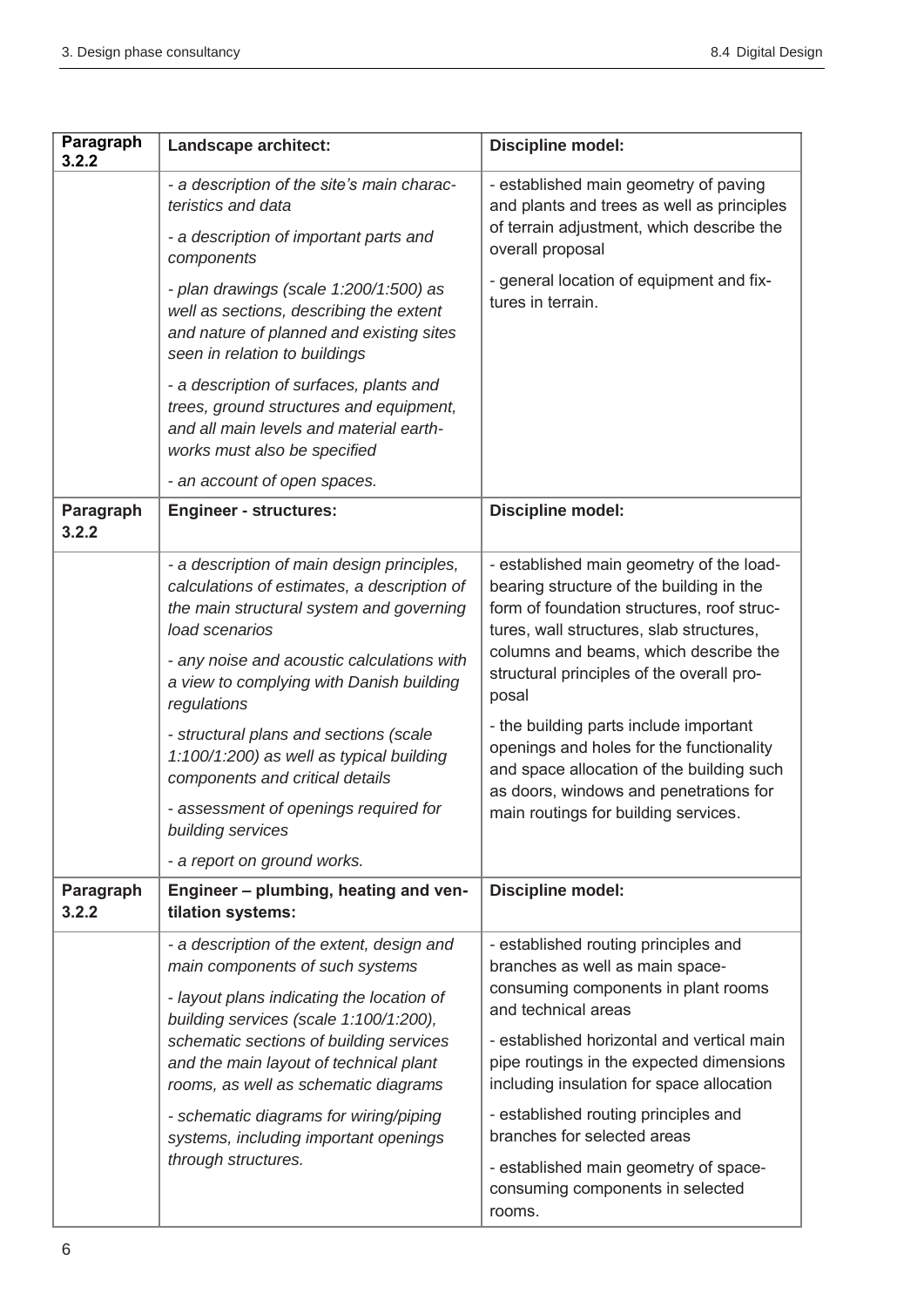| Paragraph<br>3.2.2 | <b>Engineer - electrical works:</b>                                                                                                                                                                                                                                     | <b>Discipline model:</b>                                                                                                                                                                                                                                    |
|--------------------|-------------------------------------------------------------------------------------------------------------------------------------------------------------------------------------------------------------------------------------------------------------------------|-------------------------------------------------------------------------------------------------------------------------------------------------------------------------------------------------------------------------------------------------------------|
|                    | - a description of the extent, design and<br>main components of electrical systems<br>- layout plans indicating the location of<br>building services (scale 1:100/1:200),<br>schematic sections of building services<br>and the main layout of technical plant<br>rooms | - established routing principles and<br>branches as well as main space-<br>consuming components in plant rooms<br>and technical areas<br>- established horizontal and vertical main<br>cable routings in the expected dimen-<br>sions, for space allocation |
|                    | - schematic diagrams for wiring/piping<br>systems, including important openings<br>through structures<br>- a description of lighting systems.                                                                                                                           | - established routing principles and<br>branches for selected areas<br>- established main geometry of space-<br>consuming components in selected<br>rooms.                                                                                                  |

# **3.3 PRELIMINARY PROJECT (REGULATORY PROJECT)**

| <b>DoS</b><br><b>References</b> | <b>DoS 2012</b><br><b>Project documentation</b>                                                                                                                                                                      | 8.4 Digital project documentation                                                                                      |
|---------------------------------|----------------------------------------------------------------------------------------------------------------------------------------------------------------------------------------------------------------------|------------------------------------------------------------------------------------------------------------------------|
| Paragraph<br>3.3.2              | <b>Architect:</b>                                                                                                                                                                                                    | Discipline model:                                                                                                      |
|                                 | The architect prepares, possibly in coop-<br>eration with the landscape architect, a<br>statement describing zoning, adjacent<br>buildings as well as access and parking<br>conditions for the project.              | The discipline model is not further de-<br>scribed in connection with the preliminary<br>project (regulatory project). |
| Paragraph<br>3.3.2              | Landscape architect:                                                                                                                                                                                                 | <b>Discipline model:</b>                                                                                               |
|                                 | The main drawings must comply with reg-<br>ulatory requirements for documenting<br>legislative matters and describe the de-<br>sign, structures and technical installation<br>principles.                            | The discipline model is not further de-<br>scribed in connection with the preliminary<br>project (regulatory project). |
| Paragraph<br>3.3.2              | <b>Engineer:</b>                                                                                                                                                                                                     | <b>Discipline model:</b>                                                                                               |
|                                 | The engineer provides acoustic calcula-<br>tions, if required, and prepares documen-<br>tation for the purpose of meeting the re-<br>quirements contained in Danish building<br>regulations for energy requirements. | The discipline model is not further de-<br>scribed in connection with the preliminary<br>project (regulatory project). |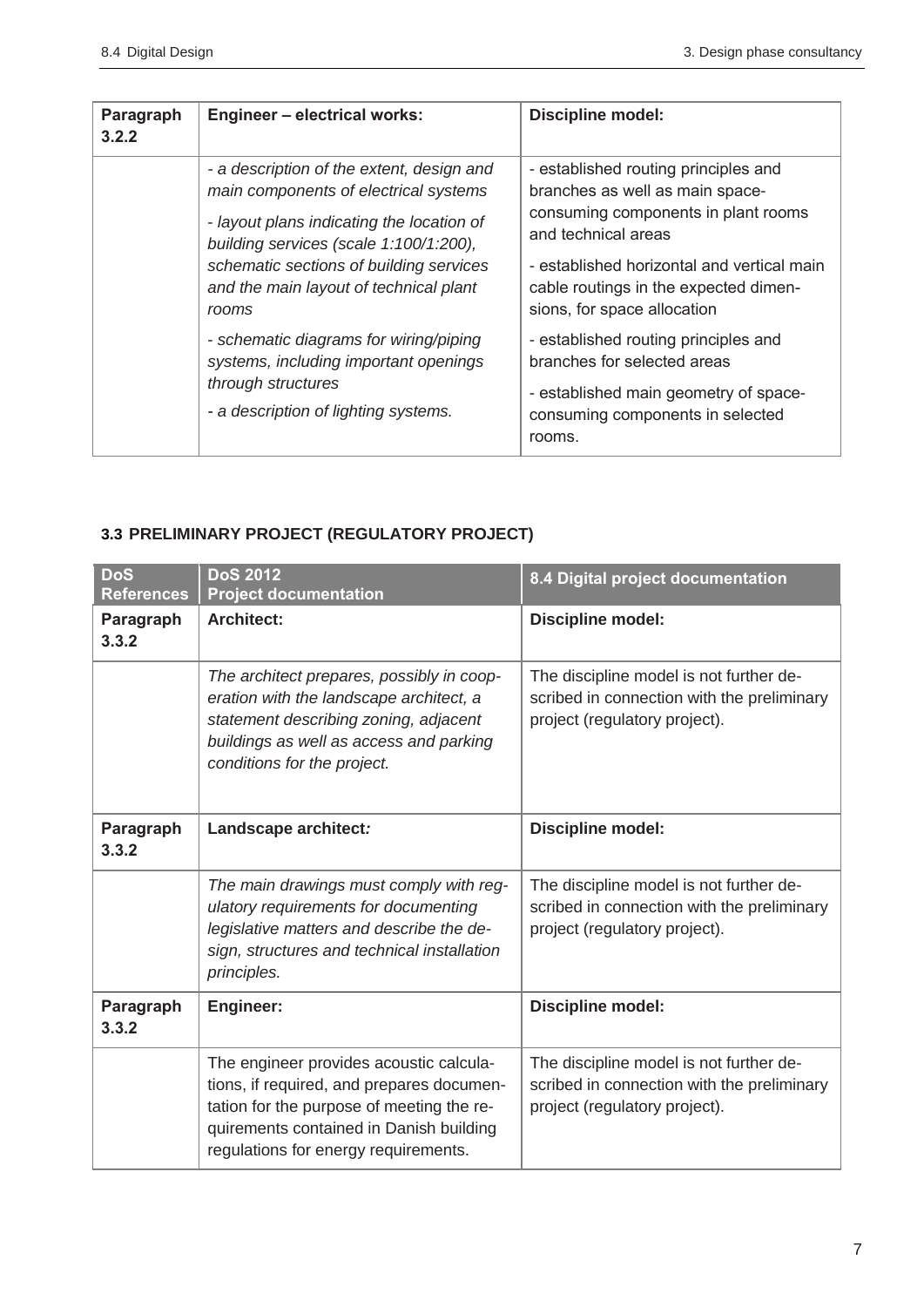#### **3.4 MAIN PROJECT**

| <b>DoS</b><br><b>References</b> | <b>DoS 2012</b><br><b>Project documentation</b>                                                                                                                                                                                                                                                                                                                                                                          | 8.4 Digital project documentation                                                                                                                                                                                                                                                                                                                                                                                                                                                                                                                                                                                                                                                                                                                    |
|---------------------------------|--------------------------------------------------------------------------------------------------------------------------------------------------------------------------------------------------------------------------------------------------------------------------------------------------------------------------------------------------------------------------------------------------------------------------|------------------------------------------------------------------------------------------------------------------------------------------------------------------------------------------------------------------------------------------------------------------------------------------------------------------------------------------------------------------------------------------------------------------------------------------------------------------------------------------------------------------------------------------------------------------------------------------------------------------------------------------------------------------------------------------------------------------------------------------------------|
| Paragraph<br>3.4.2              | <b>Architect:</b>                                                                                                                                                                                                                                                                                                                                                                                                        | Discipline model:                                                                                                                                                                                                                                                                                                                                                                                                                                                                                                                                                                                                                                                                                                                                    |
|                                 | - work specifications and schedules of<br>rates<br>- drawings comprising general drawings,<br>layout drawings, building component<br>drawings and detailed drawings<br>- updates of floorage and plot ratio calcu-<br>lations                                                                                                                                                                                            | - final geometry of facades, roof, walls,<br>doors, windows, floors, ceilings, staircases,<br>sanitary installations, railings and fixtures,<br>which describe the overall building<br>- final geometry of complementary building<br>parts<br>- rooms and their net areas as well as the<br>gross and net areas of the building                                                                                                                                                                                                                                                                                                                                                                                                                      |
| Paragraph<br>3.4.2              | Landscape architect:                                                                                                                                                                                                                                                                                                                                                                                                     | Discipline model:                                                                                                                                                                                                                                                                                                                                                                                                                                                                                                                                                                                                                                                                                                                                    |
|                                 | - work specifications and schedules of<br>rates                                                                                                                                                                                                                                                                                                                                                                          | - main geometry of terrain, paving and<br>plants and trees                                                                                                                                                                                                                                                                                                                                                                                                                                                                                                                                                                                                                                                                                           |
|                                 | - drawings comprising general drawings,<br>layout drawings and detailed drawings                                                                                                                                                                                                                                                                                                                                         | - location of equipment and fixtures in ter-<br>rain.                                                                                                                                                                                                                                                                                                                                                                                                                                                                                                                                                                                                                                                                                                |
|                                 | - updates of open space calculations in<br>relation to approval by the authorities.                                                                                                                                                                                                                                                                                                                                      |                                                                                                                                                                                                                                                                                                                                                                                                                                                                                                                                                                                                                                                                                                                                                      |
| Paragraph<br>3.4.2              | <b>Engineer - structures:</b>                                                                                                                                                                                                                                                                                                                                                                                            | Discipline model:                                                                                                                                                                                                                                                                                                                                                                                                                                                                                                                                                                                                                                                                                                                                    |
|                                 | - work specifications and schedules of<br>rates<br>- drawings comprising general drawings,<br>layout drawings, building component<br>drawings and detailed drawings<br>- reviews of other consultants' load re-<br>quirements that affect structural capaci-<br>ties<br>- updates of acoustic calculations, if any,<br>as stipulated in the requirements of the<br>Danish building regulations<br>- static calculations. | - final geometry of the main structure in the<br>form of foundation structure, roof struc-<br>tures, wall structures, slab structures, col-<br>umns and beams<br>- prefabricated roof, wall and slab struc-<br>tures are not divided into elements and the<br>geometry is not final, but established<br>- space-consuming connections, including<br>corbels on the building parts of the main<br>structure<br>- the building parts include openings and<br>holes for the functionality of the building<br>such as space allocation for doors, win-<br>dows, shafts and penetrations for routings<br>for building services<br>- holes for installation penetrations planned<br>to be processed at the site are not included<br>in the building parts. |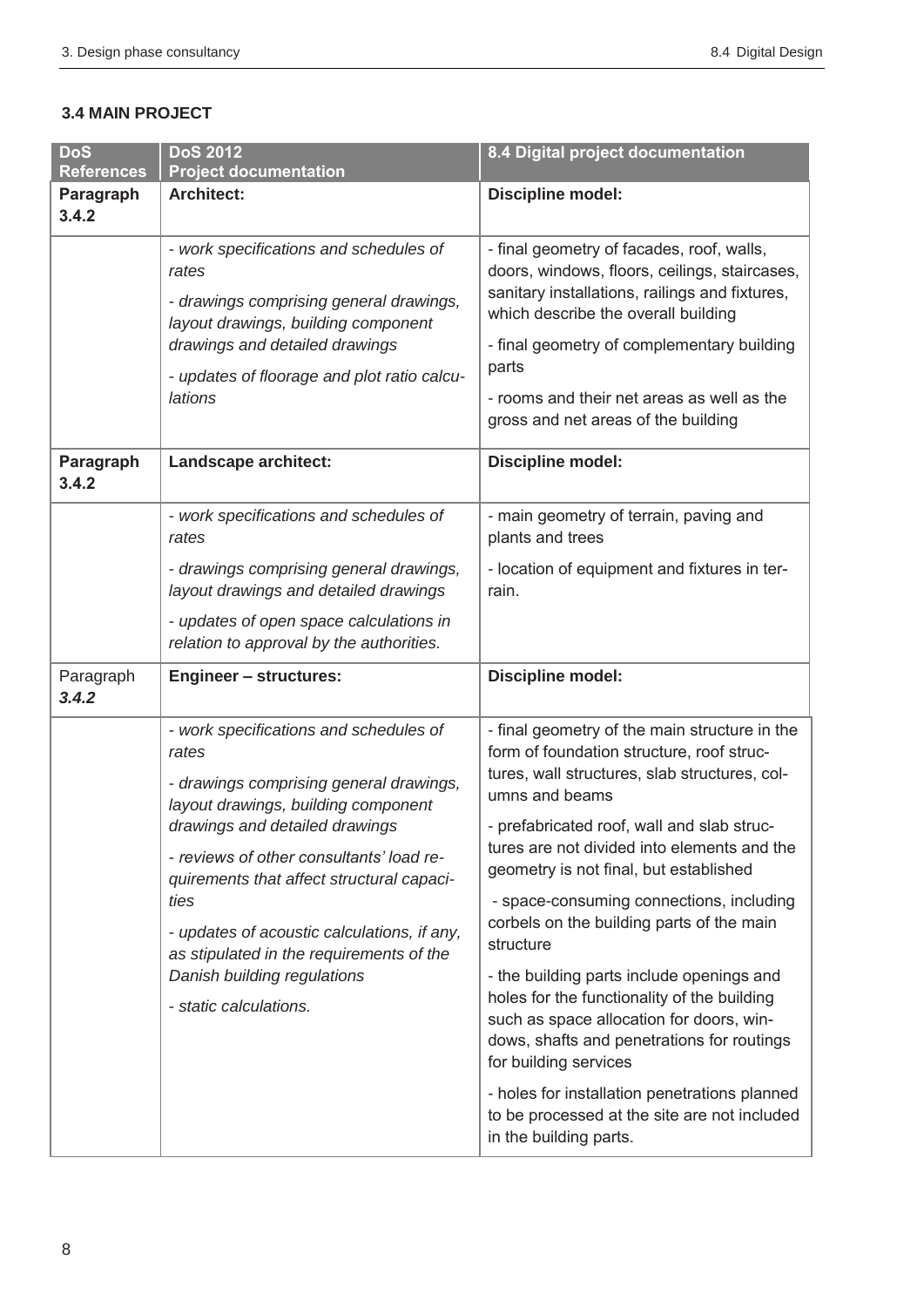| Paragraph<br>3.4.2 | Engineer - heating, water and sanita-<br>tion installations:                                                                                                                                                                                                                                                                                                                                                      | <b>Discipline model:</b>                                                                                                                                                                                                                                                                                                                                                                                                                                                                                                                                                                                                                                                                                                                                                                                                                                                                        |
|--------------------|-------------------------------------------------------------------------------------------------------------------------------------------------------------------------------------------------------------------------------------------------------------------------------------------------------------------------------------------------------------------------------------------------------------------|-------------------------------------------------------------------------------------------------------------------------------------------------------------------------------------------------------------------------------------------------------------------------------------------------------------------------------------------------------------------------------------------------------------------------------------------------------------------------------------------------------------------------------------------------------------------------------------------------------------------------------------------------------------------------------------------------------------------------------------------------------------------------------------------------------------------------------------------------------------------------------------------------|
|                    | - work specifications and schedules of<br>rates<br>- drawings comprising general drawings,<br>layout drawings, building component<br>drawings, diagrams and detailed draw-<br>ings<br>- a report on openings through structures<br>and their setting out<br>- updating of documentation for compli-<br>ance with the requirements of the Danish<br>building regulations with respect to ener-<br>gy requirements. | - final geometry of supply facilities, main<br>components, pipe systems and consump-<br>tion systems for heating, water and sanita-<br>tion installations<br>- final location and dimensions of pipe rout-<br>ings, including insulation, and space re-<br>served for components in plant room and<br>technical areas, for example containers,<br>boilers, mixing loops and heat exchangers<br>- final location and final dimensions of pipe<br>systems including insulation for main rout-<br>ings, associated duct branches, from the<br>entry of supply pipes into the building to<br>connection pipes, outlets or connection to<br>consumption sites<br>- final main geometry of all space-                                                                                                                                                                                                 |
|                    |                                                                                                                                                                                                                                                                                                                                                                                                                   | consuming heating, water and sanitation<br>components in rooms, for example radia-<br>tors, fancoils and sprinkler heads.                                                                                                                                                                                                                                                                                                                                                                                                                                                                                                                                                                                                                                                                                                                                                                       |
| Paragraph<br>3.4.2 | <b>Engineer - ventilation systems:</b>                                                                                                                                                                                                                                                                                                                                                                            | Discipline model:                                                                                                                                                                                                                                                                                                                                                                                                                                                                                                                                                                                                                                                                                                                                                                                                                                                                               |
|                    | - work specifications and schedules of<br>rates<br>- drawings comprising general drawings,<br>layout drawings, building component<br>drawings, diagrams and detailed draw-<br>ings<br>- a report on openings through structures<br>and their setting out<br>- updates of documentation for the pur-<br>pose of meeting the requirements con-<br>tained in Danish building regulations for<br>energy requirement.  | - supply facilities, duct systems, consump-<br>tions systems and components for ventila-<br>tion systems<br>- final location and expected dimensions of<br>duct routings, including insulation, and<br>space reserved for components in plant<br>rooms and technical areas, for example<br>ventilation units, air inlets, air vents and<br>sound absorbers<br>- final location and expected dimensions of<br>horizontal and vertical main duct routings<br>for duct systems and associated duct<br>branches including insulation of ventilation<br>ducts<br>- established main geometry of space-<br>consuming components in main duct rout-<br>ings, for example sound absorbers and<br>mechanical dampers<br>- established main geometry of air termi-<br>nals in rooms<br>- selected branches and connection in ex-<br>pected dimensions including insulation for<br>air terminals in rooms. |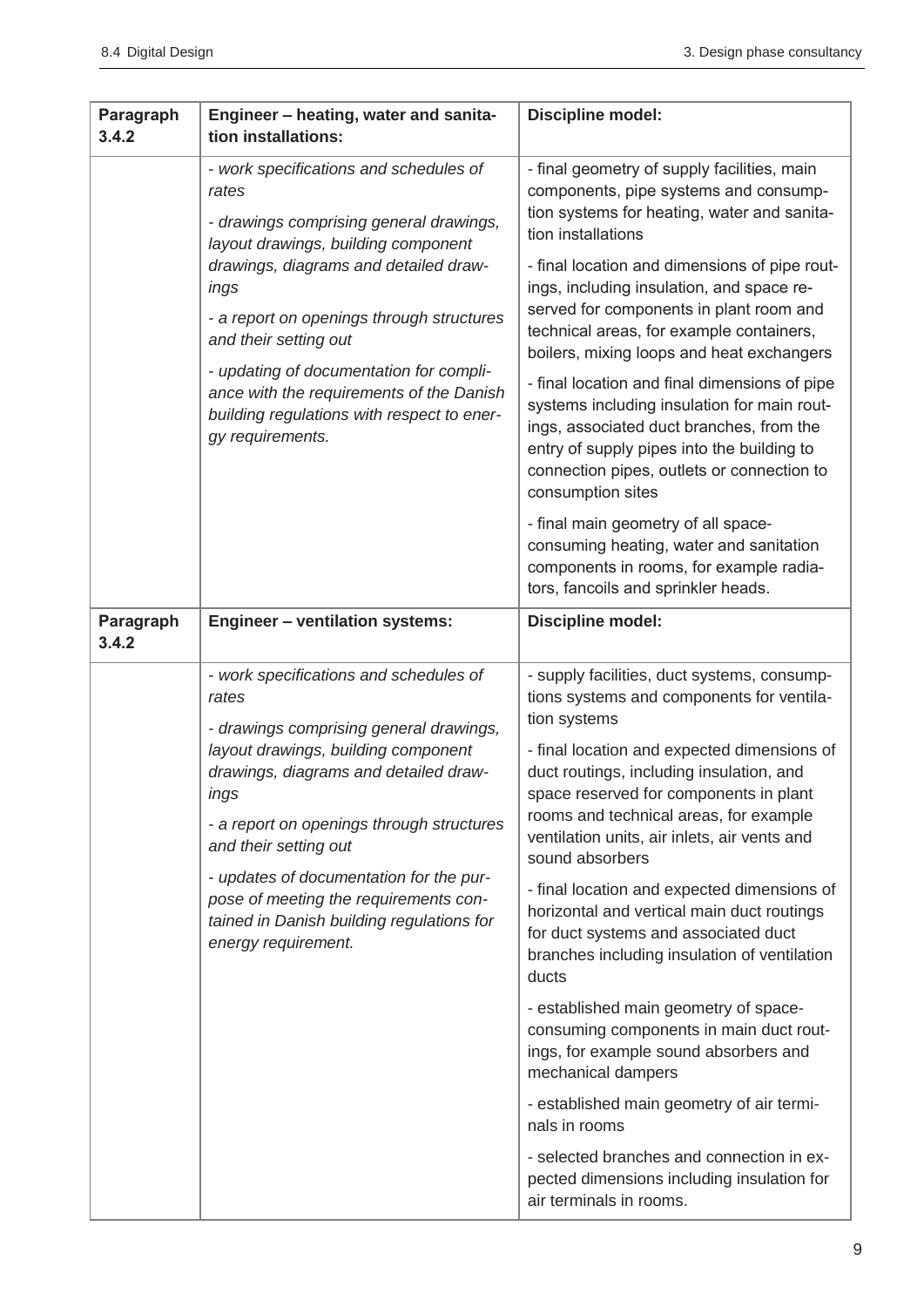| Paragraph<br>3.4.2 | <b>Engineer - electrical installations:</b>                                                                                                                                                                                                                       | Discipline model:                                                                                                                                                                                                       |
|--------------------|-------------------------------------------------------------------------------------------------------------------------------------------------------------------------------------------------------------------------------------------------------------------|-------------------------------------------------------------------------------------------------------------------------------------------------------------------------------------------------------------------------|
|                    | - work specifications and schedules of<br>rates                                                                                                                                                                                                                   | - supply, distribution plants, cable routings<br>and electrical components                                                                                                                                              |
|                    | - drawings comprising general drawings,<br>layout drawings, building component<br>drawings, diagrams and detailed draw-<br>ings<br>- drawings of electrical panels, including<br>power circuits<br>- a report on openings in structures and<br>their setting out. | - final location and dimensions of main ca-<br>ble routings and space reserved for com-<br>ponents in plant room and technical areas,<br>for example electrical panels, centrals and<br>control units                   |
|                    |                                                                                                                                                                                                                                                                   | - final location and dimensions of main ca-<br>ble routings and distributions and associat-<br>ed branches, for example cable trays, ca-<br>ble ladders, installations ducts etc.                                       |
|                    |                                                                                                                                                                                                                                                                   | - established main geometry of electrical<br>components in ceiling systems, for exam-<br>ple built-in lighting fixtures, suspended<br>lighting fixtures and smoke detectors                                             |
|                    |                                                                                                                                                                                                                                                                   | - expected location and main geometry of<br>selected space-consuming electrical com-<br>ponents in walls, floors and above sus-<br>pended ceilings, for example floor stands,<br>floor boxes, centrals                  |
|                    |                                                                                                                                                                                                                                                                   | - space reserved for electrical components,<br>the number and location of which vary de-<br>pending on the chosen make/type, for ex-<br>ample IBI boxes, AC controllers etc.                                            |
|                    |                                                                                                                                                                                                                                                                   | - other mounting material is included in the<br>technical model as objects with 2D symbol<br>representation, for example outlets, circuit<br>breakers, sockets, floor boxes, floor stands,<br>card readers, prints etc. |

#### **3.5 PROJECT FOLLOW-UP**

| <b>DoS</b><br><b>References</b> | <b>DoS 2012</b><br><b>Project documentation</b>                                                                                                                                                                                                                              | 8.4 Digital project documentation                                                                                                                                                                                                                  |
|---------------------------------|------------------------------------------------------------------------------------------------------------------------------------------------------------------------------------------------------------------------------------------------------------------------------|----------------------------------------------------------------------------------------------------------------------------------------------------------------------------------------------------------------------------------------------------|
| Paragraph<br>3.5.2              |                                                                                                                                                                                                                                                                              |                                                                                                                                                                                                                                                    |
|                                 | The consultant collects updated project<br>documents, including any building models                                                                                                                                                                                          | Building models are not further described<br>in connection with project follow-up.                                                                                                                                                                 |
|                                 | produced by suppliers and contractors in<br>accordance with the consultant's require-<br>ments contained within the contracts with<br>the individual suppliers and contractors.<br>The consultant updates his project on the<br>basis of the consultant's project clarifica- | If further description of the building mod-<br>els is requested, for example for opera-<br>tion purposes, this is possible by select-<br>ing and specifying the agreement in<br>chapter 5 "Operational phase consultan-<br>cy" or 8.20 "As built". |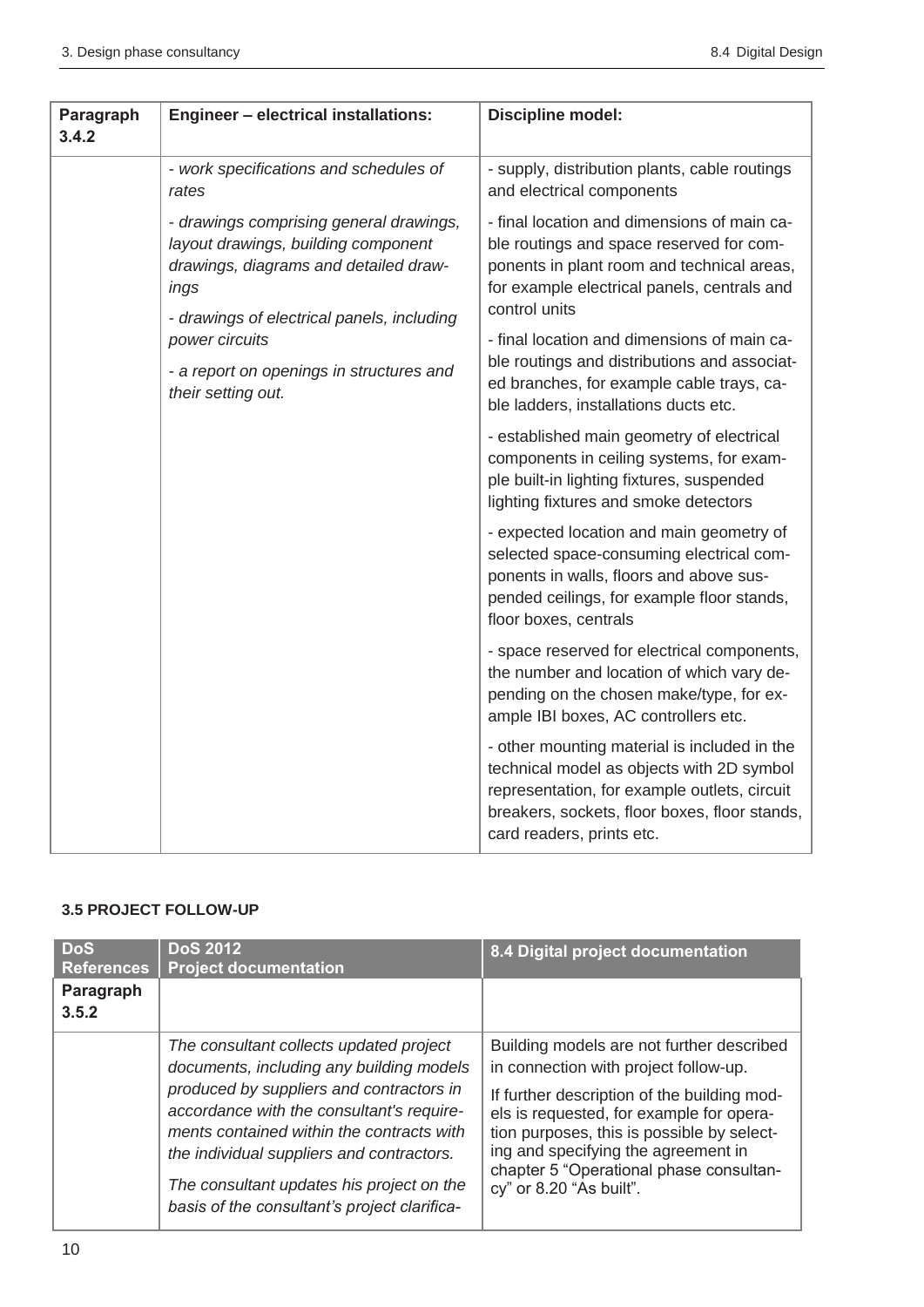| tions and any additional design performed<br>by the consultant. The update is per-<br>formed to an extent that permits regulato-<br>ry approval and an occupancy permit<br>within the consultant's area of responsibil-<br>ity. |  |
|---------------------------------------------------------------------------------------------------------------------------------------------------------------------------------------------------------------------------------|--|
| In digital design, the scope of the building<br>models must be determined in an ICT<br>specification, such that coordinated build-<br>ing models and project documentation<br>can be supplied in digital form.                  |  |
| Building models may be utilised to pro-<br>duce visualisations for suppliers and con-<br>tractors during the building project, corre-<br>sponding to the project phase.                                                         |  |